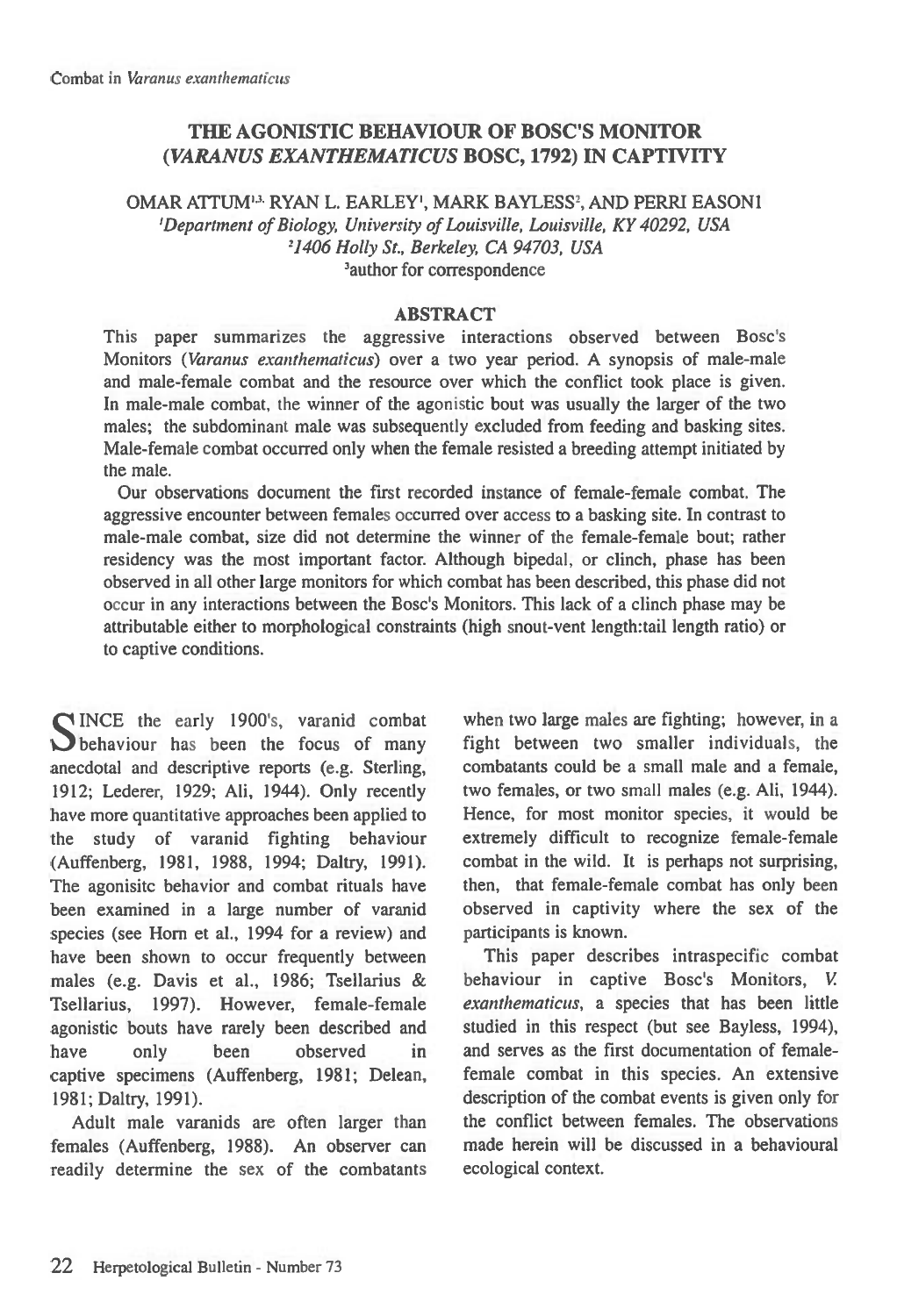#### **METHODS**

Two male and two female *V exanthematicus*  were observed from November 1994 to April 1996. All four Bosc's Monitors were housed separately, except for periods during which one individual was introduced into another's cage. Female A was housed in an 1.8m x 0.46m x 0.5m aquarium and Female B in a wooden enclosure measuring 1.25m x 0.62m x 0.61m. Male SE was housed in a wooden enclosure measuring 2.45m x 1.22m x 1.22m and Male AS in an enclosure of identical measurements as Male SE. The substrate in each of the enclosures was a sand-gravel mixture. Table 1 provides the snoutvent length (SVL), tail length (TL), and weight for the four individuals.

In the summer months, the Bosc's Monitors were kept in isolation at temperatures between 18° and 21°C. Artificial light was provided, and the monitors fasted during this period. For the remainder of the year, when the introduction trials were conducted, the Bosc's Monitors were kept at an ambient temperature of 27° to 29°C with the basking spots reaching temperatures of 32° to 38°C during the light hours. During the dark hours, the ambient low was approximately 21°C. Throughout this period, the light:dark cycle remained at 12L:12D. The staple foods for the monitors were assorted rodents, chicks, earthworms, aquatic snails, hissing cockroaches and giant mealworms.

#### **OBSERVATIONS AND DISCUSSION**

*Male-male combat:* When one male was introduced to the other's cage, combat occurred in a variety of different circumstances: for access to a territory, food, or basking spot. The larger male, Male SE, emerged as the dominant after every contest with Male AS regardless of the resource over which the fight took place. Hence, it seems that size may play an integral role in determining the outcome of a contest between two Bosc's Monitors, as it does in other species of varanids (Murphy & Mitchell, 1974; Daltry, 1991; McCoid & Hensley, 1991). Indeed, size differences between combatants have been used extensively in behavioural ecological studies to predict the winner of contests.

Parker (1974) suggested that size may be a direct measure of an individual's resource holding power (RHP), with larger individuals having a higher RHP in comparison to smaller conspecifics if all else (e.g. resource value, prior experience) is equal. Generally, in a contest where size serves as the only asymmetry between combatants and where the individuals engaged in the fight are able to assess one another's RHP, the larger individual becomes the dominant while the smaller assumes the subordinate role (e.g. Tokarz, 1985 *Anolis sagrei).* Male-male combat in *V exanthematicus*  offers yet another situation in which this pattern seems to holds true.

The contests between male Bosc's Monitors had detrimental effects upon the subordinate, Male AS, who subsequently fed and basked significantly less frequently than did Male SE (Attum, unpublished data), and lost weight. A similar dominant-subordinate relationship was found in captive *V. bengalensis,* where the socially dominant male obtained more food, grew faster, and gained access to the best basking sites at the expense of the subordinate individual (Auffenberg, 1981). This finding implies a significant cost to being the subordinate individual of a pair, namely decreased opportunities to gain access to food and optimal sites at which to thermoregulate.

In order to determine the extent to which the motive for male-male aggression was access to basking sites, three additional basking sites were placed in the arena. Installation of more basking spots within the males' enclosures decreased the frequency of aggression when the opposing male was introduced (Attum, pers. observation). This suggests that increasing the availability of a resource may result in a reduction in male-male competition/combat. Accordingly, we would expect to find common occurrences of male-male combat in environments in which resources are limited (e.g. dry season, reproductive season), while in an environment with plentiful resources,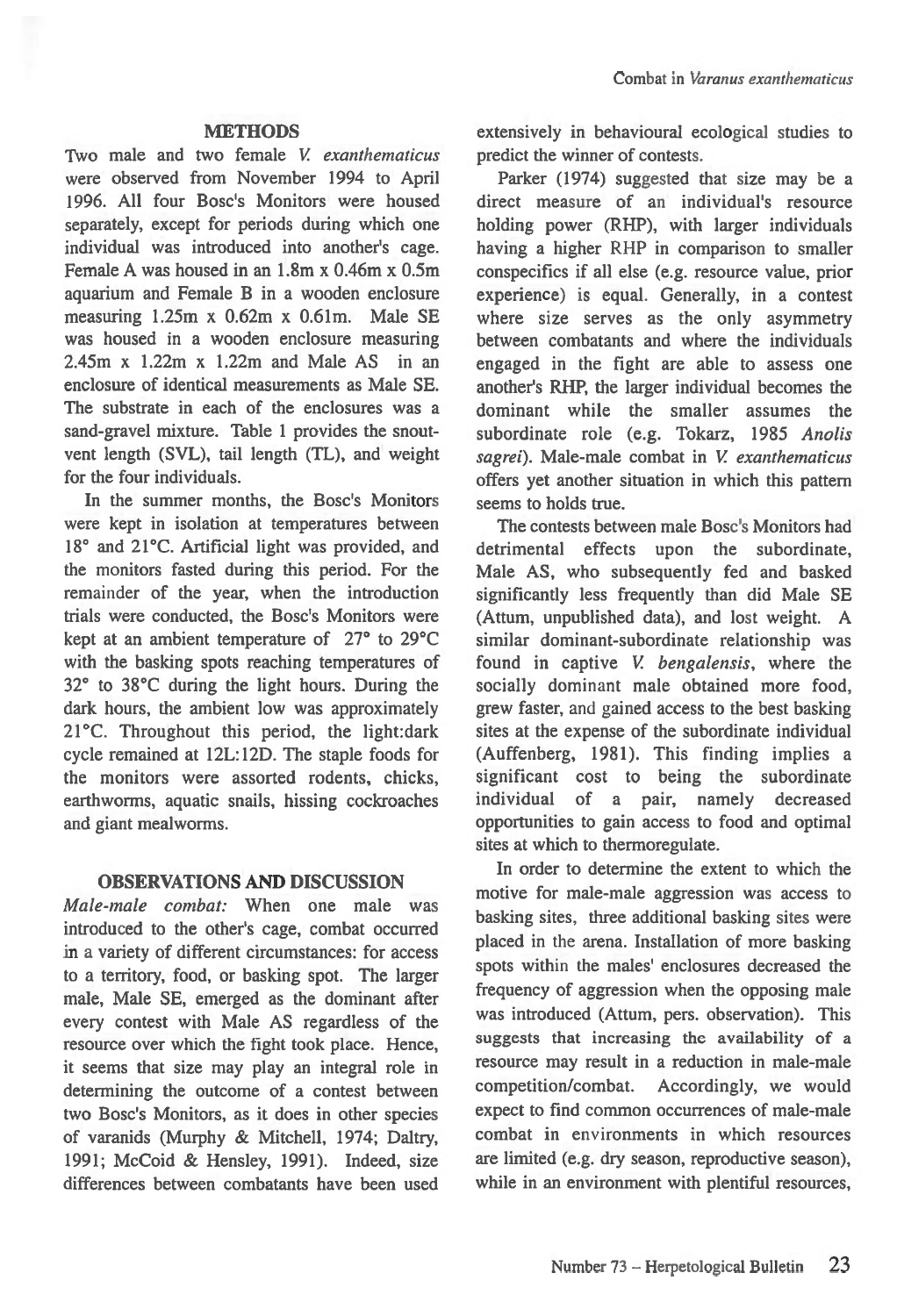the frequency of aggressive interactions among male Bosc's Monitors should be relatively low.

The observed male-male contest included four of the five major stages of ritualized combat commonly described for varanids (Horn et al., 1994): [1] display phase, in which the two lizards exhibit head-jerking and tongue-flicking behaviors; [2] encompassing phase, in which the two combatants orient themselves side by side, often engaging in lateral display and intense headjerking behaviors; [3] catch phase, which involves a series of wrestling bouts where the individuals twist around one another; [4] subpressive phase, in which the victor is determined and subsequently mounts the subordinate lizard. The bipedal embrace, or clinch phase was not present in any of the contests witnessed during this study.

*Male female combat:* Male-female combat occurred only when the female resisted a breeding attempt initiated by the male. Male and female *V. exanthematicus* regularly shared basking spots without conflict; the smaller females would often bask on top of the male. Similarly, no aggressive interactions over a food source were ever observed; the females never challenged the males for food and would eat only after the male had finished. Thus, it can be inferred that the male-female combat observed in this study was associated with breeding. The phases of combat observed in the male-female interactions were display, encompassing, catch and subpressive.

*Female female combat:* The female-female combat observed herein occurred only over available basking spots. The following is a description of the combat sequence which took place on the only basking site available (large rocks elevated above the substrate); it is probable that the following behaviours were exhibited in order to gain access to a superior position at this single basking site.

Female A was placed into Female B's enclosure. This was the first time the two females had been placed together in the absence of one of the two male V. *exanthematicus. Immediately after* the introduction of Female A, Female B climbed atop Female A's back, covering approximately seventy-five percent of Female A's dorsum. At this point, both Female A and B were aligned and facing in the same direction. Female B then grasped Female A's chest with her front claws, but neither combatant exhibited threat displays (e.g. hissing, gular expansion). Female A failed in multiple attempts to dislodge Female B from her position because Female B's hold was, apparently, too strong. Female B attempted to bite Female A's right front leg but her positioning didn't allow her to do so. Female A then began to move away from the basking site toward the refuge ( a drainage tube) with Female B still attached. Female A arrived at the refuge and crawled into it, disappearing completely within the tube; Female B was either forced to release her grip on Female A or did so because of the size restriction of the tube. Following this stage, actual physical combat ceased.

Female B then repeatedly inserted her head into the entrance of the refuge and tongue-flicked continually; Female A responded with threat display behavior (e.g. hissing, gular expansion). After a few moments, Female B withdrew her head from the refuge entrance and returned to the basking spot. A few minutes later, Female A exited the drainage tube and slowly returned to the base of the basking rock, while Female B watched intently. Female A did not attempt to climb onto the basking site rocks but, rather, planted her ventral side onto the substrate, neither touching Female B nor in a position to engage in thermoregulatory behavior. No activity occurred for the next fifteen minutes, at which time observations ended. These two females exhibited display, catch, and subpressive combat behaviors, but the encompassing and clinch phases were not observed in this incident.

The above aggressive interaction occurred in Female B's home cage and may have been initiated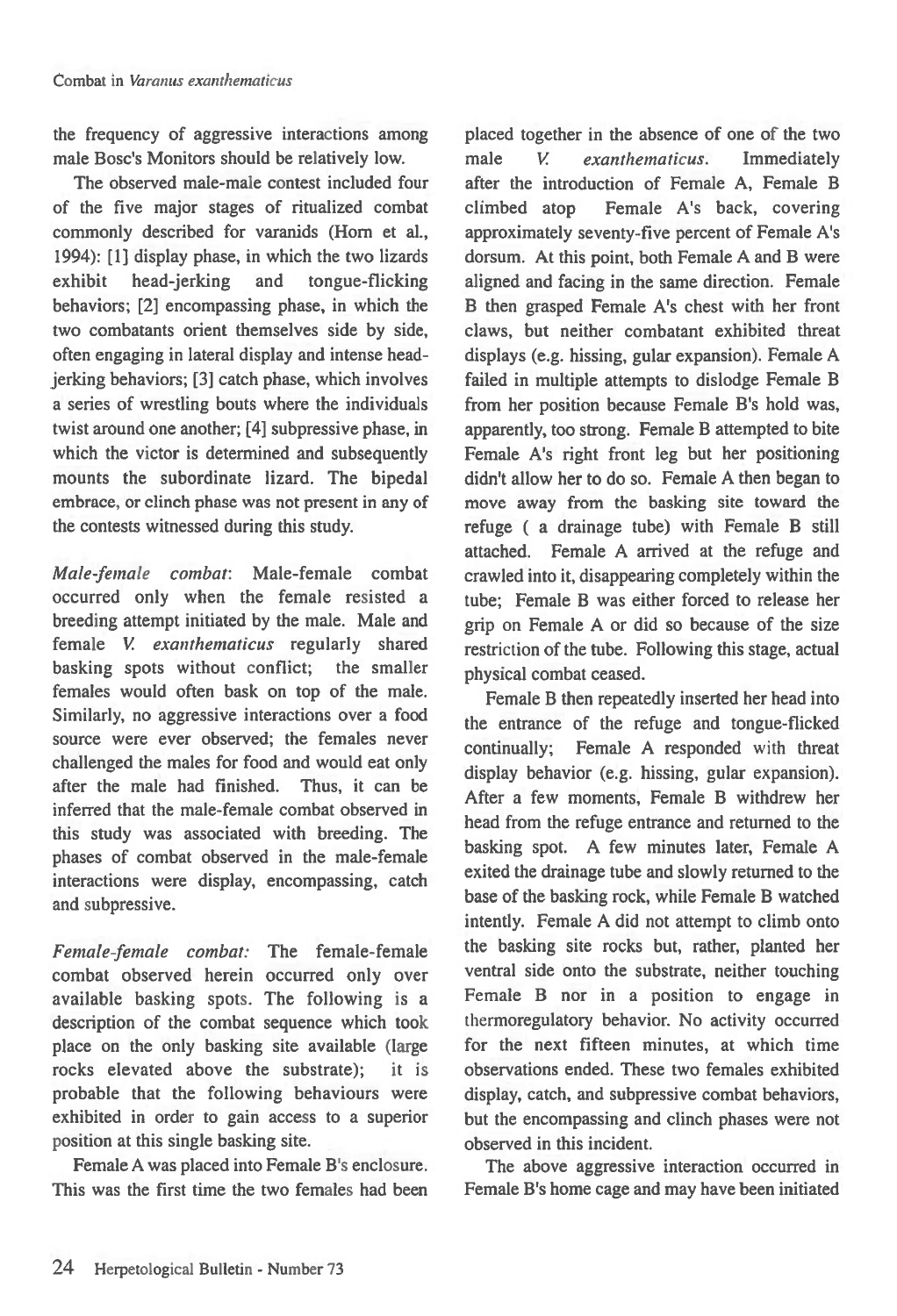| <b>Sex</b> | <b>Identity</b> | $\text{SVL}\left(\text{cm}\right)$ | $TL$ (cm) | Weight $(g)$ |  |
|------------|-----------------|------------------------------------|-----------|--------------|--|
| Female     | A               | 35.5                               | 30.4      | 1270         |  |
| Female     | B               | 33.2                               | 22.0      | 954          |  |
| Male       | AS              | 37.0                               | 37.0      | >2000        |  |
| Male       | <b>SE</b>       | 42.0                               | 38.0      | >2000        |  |
|            |                 |                                    |           |              |  |

Table 1. Measurements of *Varanus exanthematicus* 

solely by the introduction of Female A (a territory dispute) or may have been a fight over the only available basking site (resource acquisition). This interaction illustrates that, in this instance, the dominant individual is not always the larger: the smaller Female B won the contest against the larger Female A. It seems as though Female A's size advantage was overridden by the fact that she was the intruder in Female B's home cage. This is formally known as the 'resident effect' where the resident has presumably invested more in the resource (territory) than has the intruder, and should therefore be willing to defend the resource at a higher cost than the intruder (Hammerstein, 1981). It follows that the resident, in most cases, will win the contest.

### **Why the lack of clinch phase in** *Varanus exanthematicus?*

Other African varanids, *V abligularis, V griseus,*  and *V niloticus,* have been found to engage in all five varanid ritualized combat behaviours (display, encompassing, clinch, catch, and subpressive; Horn et al., 1994). Contrary to these findings, we observed only four of the five phases in *V exanthematicus;* none of the interactions among the individual *V exanthematicus* that occurred during this study period included the clinch or bipedal phase of combat. Horn et al. (1994) ascribes the lack of clinch phase in the *Odatria*  subgenus to its being a primitive trait; odatrian species have been considered ancestral in many phylogenetic studies (Becker, 1991; King et al, 1991; but see Sprackland, 1991). However, the lack of clinch phase in the *Polydaedalus* clade, to which *V. exanthematicus* belongs, has been speculated as a secondary loss (Horn et al., 1994).

Although the observations herein suggest that *V exanthematicus* does not engage in clinch phase, as predicted by Horn et al. (1994), more observational data is needed before considering this potential loss of a behavioral trait in a phylogenetic context.

Another possible explanation for the lack of clinch phase is morphological constraints in Bosc's Monitors. In comparison with bipedal varanids such as *V gouldii, V exanthematicus* has a relatively high SVL:TL ratio. This high ratio of body length to tail length could present a significant constraint on the coordination needed to sustain a bipedal stance for any length of time because the tail is critical for balance during the clinch phase. The V *exanthematicus* in this study appeared to be barely capable of bipedal stance for more than a few seconds; this stance occurred only when food was presented above them.

The lack of clinch phase could also simply be a byproduct of captive conditions rather than a morphological constraint. The most likely explanation for why it has not been observed in captive Bosc's Monitors is that these individuals are confined to enclosures *that* are not nearly large enough to enable them to exercise properly (the home ranges of similar large varanids can exceed kilometers) and thus may not facilitate the development of muscle strength that would allow them to stand bipedally. If *V exanthematicus*  engages in the clinch phase, it has yet to be observed.

#### **ACKNOWLEDGEMENTS**

We thank Dr. Bill Tietjen for his comments, advice and support on the manuscript.